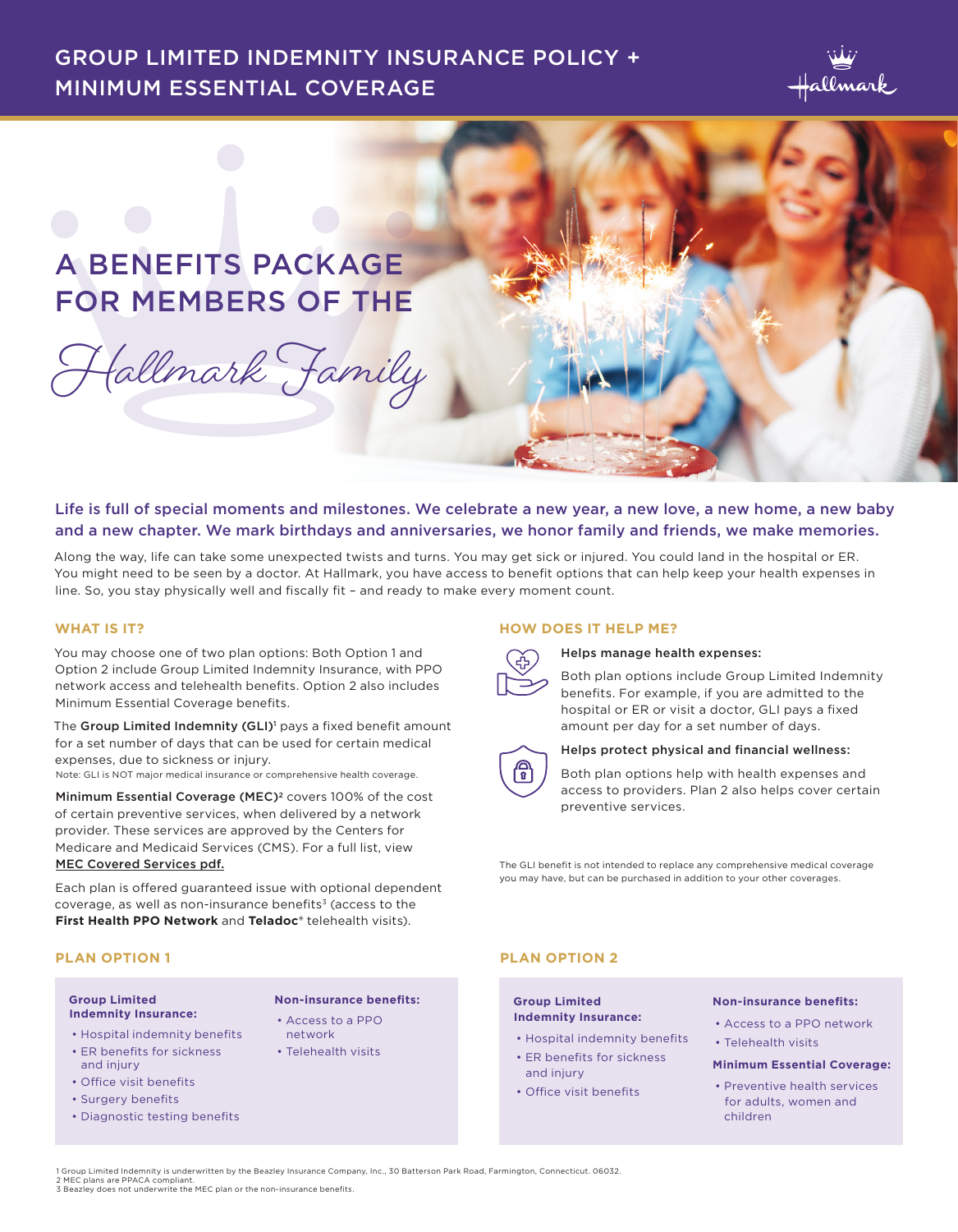

#### WHAT'S COVERED?

| <b>GROUP LIMITED INDEMNITY (GLI)<sup>1</sup> BENEFITS</b>                                                                                                                                                                                  |                                                             |                                                             |  |  |
|--------------------------------------------------------------------------------------------------------------------------------------------------------------------------------------------------------------------------------------------|-------------------------------------------------------------|-------------------------------------------------------------|--|--|
| <b>Definition</b>                                                                                                                                                                                                                          | <b>Benefit Amounts and Maximums</b>                         |                                                             |  |  |
|                                                                                                                                                                                                                                            | Option 1                                                    | Option 2                                                    |  |  |
|                                                                                                                                                                                                                                            | <b>Hospital Indemnity Benefits</b>                          |                                                             |  |  |
| <b>Hospital Confinement</b><br>For treatment in a hospital, due to sickness or injury for 23 or more<br>continuous hours (i.e., not less than a day)<br>Note: Maternity benefit is payable as any other illness for both mother and child. | \$100 per insured, per day<br>30 days per insured, per year | \$100 per insured, per day<br>30 days per insured, per year |  |  |
| Hospital Intensive Care Unit (ICU)<br>For intensive and comprehensive care, when confined in an area<br>equipped with lifesaving equipment (ICU)                                                                                           | \$200 per insured, per day<br>15 days per insured, per year | None                                                        |  |  |
| <b>Hospital Admission</b><br>Lump sum benefit for a hospital admission, due to sickness or injury<br>Note: Admission benefit for birth of a healthy child covers mother only. Benefit is<br>payable for newborn if admitted to ICU.        | \$1,000 per insured<br>1 admission per insured, per year    | \$1,000 per insured<br>1 admission per insured, per year    |  |  |
| <b>Emergency Room Benefits</b>                                                                                                                                                                                                             |                                                             |                                                             |  |  |
| <b>ER for Sickness</b><br>For treatment in an ER due to sickness                                                                                                                                                                           | \$100 per insured, per day<br>1 day per insured, per year   | \$100 per insured, per day<br>1 day per insured, per year   |  |  |
| ER for Accidental Injury<br>For treatment in an ER due to injury (treatment must occur within<br>72 hours of the accident)                                                                                                                 | \$100 per insured, per day<br>3 days per insured, per year  | \$100 per insured, per day<br>3 days per insured, per year  |  |  |
| <b>Office Visit Benefits</b>                                                                                                                                                                                                               |                                                             |                                                             |  |  |
| Physician's Office/Urgent Care<br>For services rendered by a physician at physician's office or urgent<br>care facility                                                                                                                    | \$50 per insured, per day<br>6 days per insured, per year   | \$50 per insured, per day<br>6 days per insured, per year   |  |  |
| <b>Surgery Benefits</b>                                                                                                                                                                                                                    |                                                             |                                                             |  |  |
| <b>Outpatient Major Surgery</b><br>For outpatient major surgery in hospital or freestanding surgery<br>center, due to sickness or injury                                                                                                   | \$300 per insured, per day<br>1 day per insured, per year   | None                                                        |  |  |
| <b>Outpatient Minor Surgery</b><br>For outpatient major surgery in hospital or freestanding surgery<br>center, due to sickness or injury                                                                                                   | \$100 per insured, per day<br>1 day per insured, per year   | None                                                        |  |  |
| <b>Diagnostic Testing Benefits</b>                                                                                                                                                                                                         |                                                             |                                                             |  |  |
| <b>Outpatient Diagnostic X-Ray</b><br>For x-ray, ordered by a physician                                                                                                                                                                    | \$100 per insured, per day<br>2 days per insured, per year  | None                                                        |  |  |
| <b>Outpatient Major Diagnostic Testing</b><br>For major diagnostic testing, ordered by a physician                                                                                                                                         | \$250 per insured, per day<br>1 day per insured, per year   | None                                                        |  |  |

Refer to the Master Policy and Certificate for all terms, conditions, exclusions and limitations.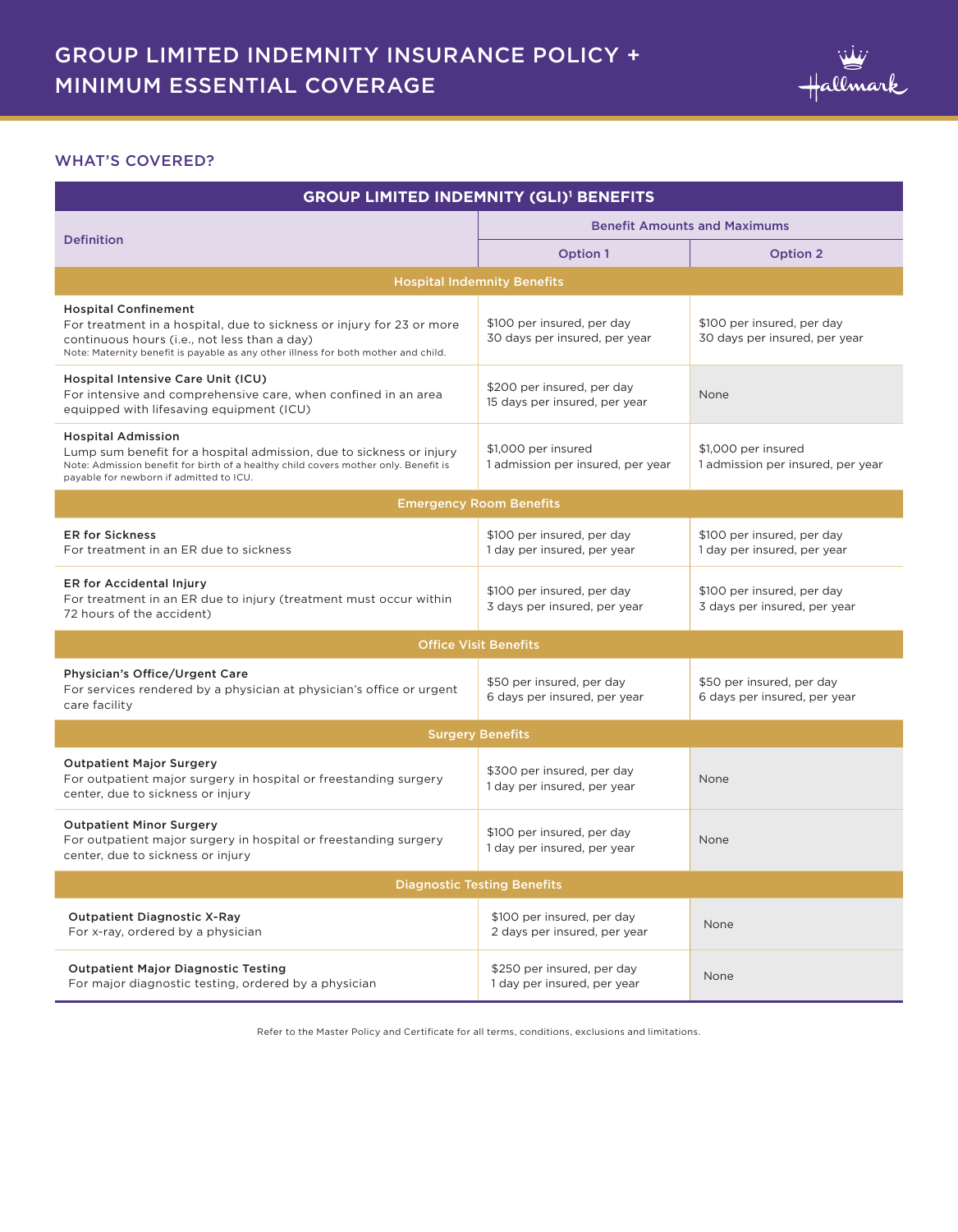| <b>MINIMUM ESSENTIAL COVERAGE (MEC)<sup>2</sup> BENEFITS</b> |          |  |  |
|--------------------------------------------------------------|----------|--|--|
| <b>Benefit Amounts and Maximums</b>                          |          |  |  |
| <b>Option 1</b>                                              | Option 2 |  |  |
| None                                                         | Included |  |  |
|                                                              |          |  |  |
|                                                              |          |  |  |

| <b>NON-INSURANCE BENEFITS<sup>3</sup></b>                                                                                                                                                                 |                                     |          |  |
|-----------------------------------------------------------------------------------------------------------------------------------------------------------------------------------------------------------|-------------------------------------|----------|--|
| <b>Definition</b>                                                                                                                                                                                         | <b>Benefit Amounts and Maximums</b> |          |  |
|                                                                                                                                                                                                           | Option 1                            | Option 2 |  |
| First Health PPO Network<br>Access to credentialed in-network providers at 5,000 hospitals,<br>90,000 ancillary facilities, 550,000 professional providers and 1<br>million health care service locations | Included                            | Included |  |
| Teladoc telehealth services<br>Access to free and unlimited phone or video consults with U.S.<br>board-certified doctors, available 24/7/365                                                              | Included                            | Included |  |

1 Group Limited Indemnity is underwritten by the Beazley Insurance Company, Inc., 30 Batterson Park Road, Farmington, Connecticut. 06032.<br>2 MEC plans are PPACA compliant.<br>3 Beazley does not underwrite the MEC plan or the n

#### HOW MUCH DOES IT COST?

The grid identifies the premium amount, based on the plan option you choose and whether you cover family members.

| <b>Coverage type</b> | <b>Monthly premium amount</b> |          |  |
|----------------------|-------------------------------|----------|--|
|                      | Option 1                      | Option 2 |  |
| EE only              | \$49.80                       | \$106.75 |  |
| EE + Spouse          | \$89.80                       | \$180.25 |  |
| $EE + Child (ren)$   | \$69.80                       | \$147.25 |  |
| Family               | \$109.80                      | \$220.75 |  |

Illustrated rates include Beazley GLI premium and fees for MEC, FirstHealth PPO access and Teladoc services. MEC, FirstHealth PPO and Teladoc are not insurance; they are not offered or underwritten by Beazley.